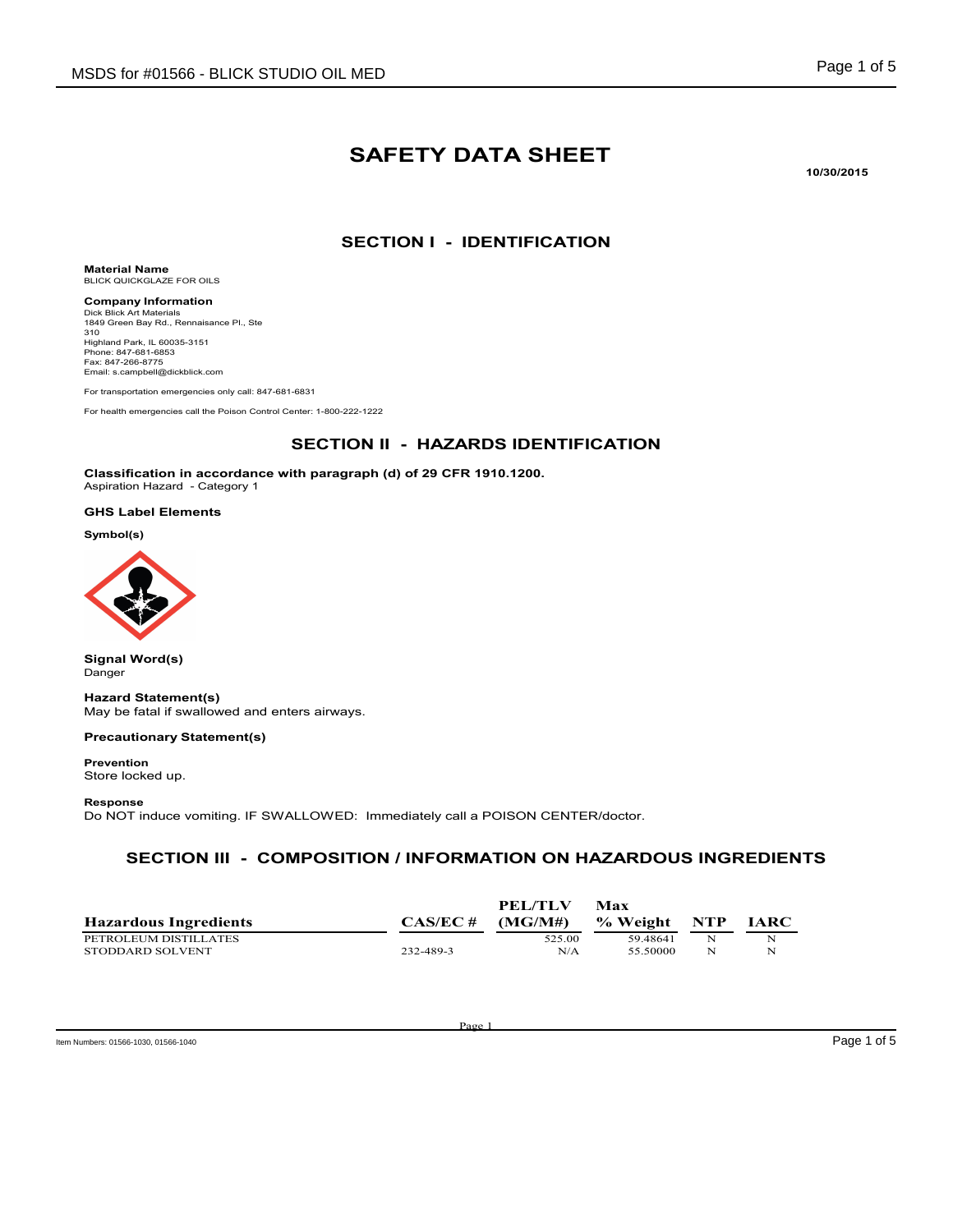#### SECTION IV - FIRST AID MEASURES

FIRST AID MEASURES: If inhalation symptoms occur, move to fresh air. If symptoms persist, see a physician. If skin contact occurs, wash with soap and water for 5 minutes. If swallowed, get prompt medical attention.

#### SECTION V - FIRE FIGHTING MEASURES

FLASH POINT (METHOD): 125ºF - 135ºF (52ºC - 57ºC) AUTOIGNITION TEMPERATURE: N/A EXPLOSION LIMITS IN AIR (% BY VOLUME): n/a EXTINGUISHING MEDIA: Foam, CO2, Dry Chemical (Class B) or Halon FIRE FIGHTING PROCEDURES: NO SPECIAL FIRE FIGHTING PROCEDURES REQUIRED Wear self-contained breathing apparatus. UNUSUAL FIRE & EXPLOSION HAZARDS: NOT COMBUSTIBLE

# SECTION VI - ACCIDENTAL RELEASE MEASURES

STEPS TO BE TAKEN IN CASE A MATERIAL IS SPILLED: Clean up in accordance with all applicable regulations. Absorb spillage with noncombustible, absorbent material. For waste disposal, see Section XIII

### SECTION VII - HANDLING AND STORAGE

PRECAUTIONS TO BE TAKEN DURING STORAGE AND HANDLING: Good industrial hygiene practice requires that exposure be maintained below the TLV. This is preferably achieved through the provision of adequate ventilation. When exposure cannot be adequately controlled in this way, personal respiratory protection should be employed.

### SECTION VIII - EXPOSURE CONTROLS / PERSONAL PROTECTION

RESPIRATORY PROTECTION AND SPECIAL VENTILATION REQUIREMENTS: Use only with adequate ventilation. OTHER PROTECTIVE EQUIPMENT (GLOVES, GOGGLES, ETC): When using wear impermeable protective gloves. WORK/HYGIENE PRACTICES: Wash hands immediately after use. Avoid ingestion. ENGINEERING CONTROLS: Do not store or use near heat or flame. KEEP OUT OF REACH OF CHILDREN.

### SECTION IX - PHYSICAL AND CHEMICAL PROPERTIES

BOILING POINT: 240ºF - 250ºF (115ºC - 120ºC) MELTING POINT: N/A VAPOR PRESSURE: 5mm Hg SPECIFIC VAPOR DENSITY (AIR=1): N/A SPECIFIC GRAVITY: 0.86<br>SOLUBILITY IN WATER: N/A SOLUBILITY IN WATER: 1

REACTIVITY IN WATER: NON-REACTIVE

# SECTION X - STABILITY AND REACTIVITY

HAZARDOUS POLYMERIZATION PRODUCTS: N/A STABILITY: STABLE CONDITIONS TO AVOID: N/A INCOMPATIBILITY (MATERIALS TO AVOID): N/A HAZARDOUS DECOMPOSITION PRODUCTS: N/A

Page 2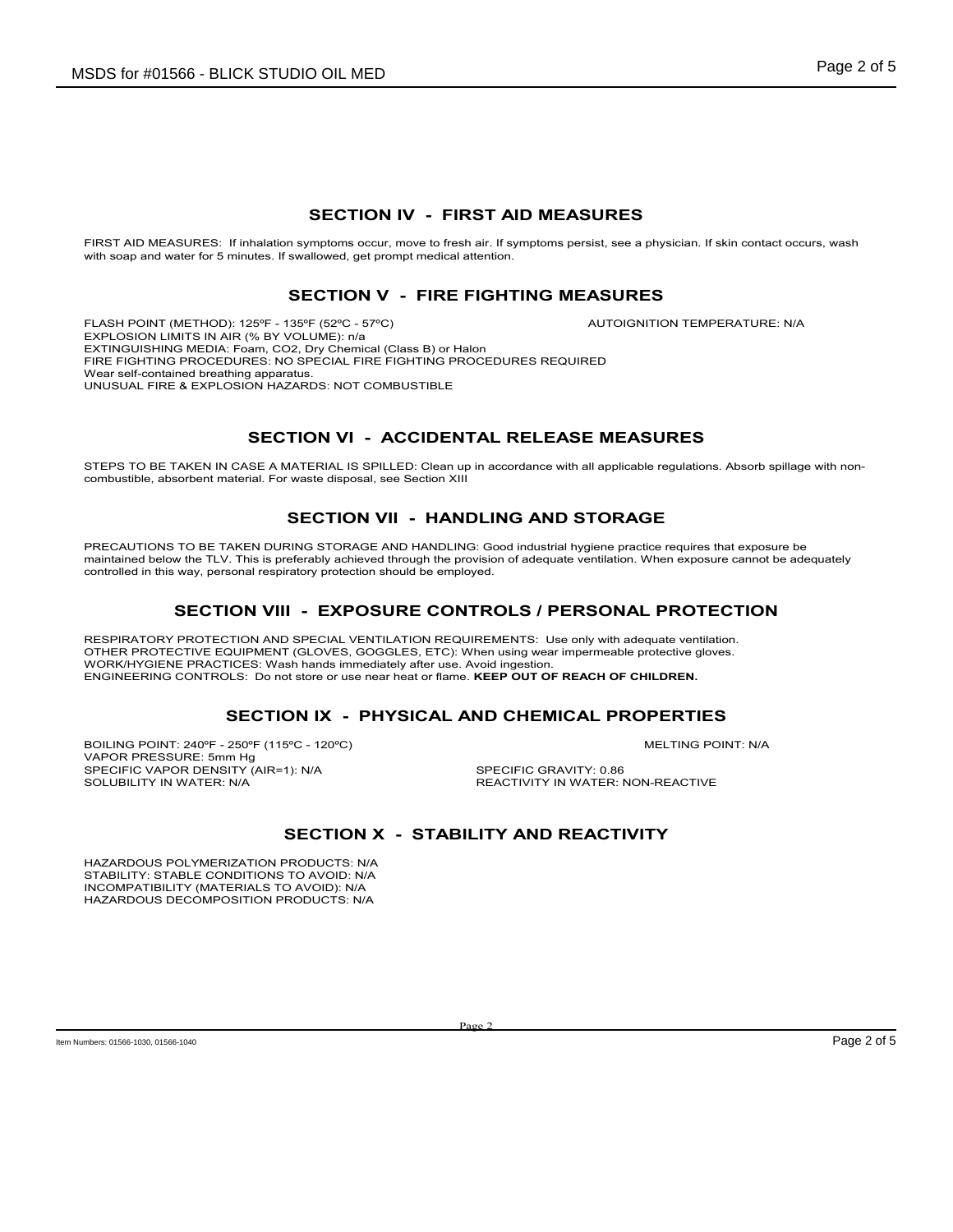# SECTION XI - TOXICOLOGICAL INFORMATION

ACUTE EFFECTS ASSOCIATED WITH USE OF THIS MATERIAL: SKIN IRRITANT. EXPOSURE MAY RESULT IN NAUSEA, HEADACHE, CONFUSION OR INSTABILITY. MAY BE HARMFUL IF SWALLOWED. VAPOR HARMFUL.

The summated LD50 is >50000 mg/kg.

The summated LC50 is 99999 mg/cubic meter.

This product is not considered to be a known or suspected human carcinogen by NTP, IARC or OSHA (see section III)

#### SECTION XII - ECOLOGICAL INFORMATION

NO HARMFUL EFFECTS KNOWN OTHER THAN THOSE ASSOCIATED WITH SUSPENDED INERT SOLIDS IN WATER.

### SECTION XIII - DISPOSAL CONSIDERATIONS

RCRA HAZARD CLASS (40 CFR 261): THIS PRODUCT IS NOT CLASSIFIED AS A HAZARDOUS WASTE. WASTE DISPOSAL METHOD: DISPOSE OF IN ACCORDANCE WITH FEDERAL, STATE AND LOCAL REGULATIONS.

### SECTION XIV - TRANSPORTATION INFORMATION

U.S. D.O.T. Ground Transportation: Not Regulated

Ocean Transportation: UN 1263 Paint Related Material, Class 3, PG III, Limited Quantity

DO NOT SHIP via air freight without special packaging and labeling. Contact your air carrier for detailed instructions.

### SECTION XV - REGULATORY INFORMATION

CONTENTS OF THIS SDS COMPLY WITH OSHA HAZARD COMMUNICATION STANDARD 29 CFR 1910.1200 EPA SARA TITLE III CHEMICAL LISTINGS NONE

SECTION 302.4 EXTREMELY HAZARDOUS SUBSTANCES (40 CFR 355): NONE

SECTION 313 TOXIC CHEMICALS (40 CFR 372): NONE

INTERNATIONAL REGULATIONS

CANADIAN WHMIS: THIS PRODUCT IS A CONTROLLED PRODUCT UNDER CANADA'S WORKPLACE HAZARDOUS MATERIALS INFORMATION SYSTEM. IT CONTAINS THE FOLLOWING TOXIC OR HIGHLY TOXIC MATERIALS: STODDARD SOLVENT

SUPPLEMENTAL STATE COMPLIANCE INFORMATION:

THIS PRODUCT CONTAINS THE FOLLOWING CHEMICAL(S) LISTED UNDER NEW JERSEY'S RIGHT TO KNOW PROGRAM: NONE

THIS PRODUCT CONTAINS THE FOLLOWING CHEMICAL(S) REQUIRING NOTIFICATION TO THE STATE OF WASHINGTON UNDER THEIR CHILDREN'S SAFE PRODUCTS ACT: NONE

THIS PRODUCT CONTAINS THE FOLLOWING CHEMICAL(S) LISTED IN FLORIDA'S TOXIC SUBSTANCE LIST: 1-Methyl-2-pyrrolidone

THIS PRODUCT CONTAINS THE FOLLOWING CHEMICAL(S) LISTED IN MAINE'S PRIORITY CHEMICAL LIST: NONE

THIS PRODUCT CONTAINS THE FOLLOWING CHEMICALS CONSIDERED BY VERMONT AS BEING OF VERY HIGH CONCERN TO CHILDREN: NONE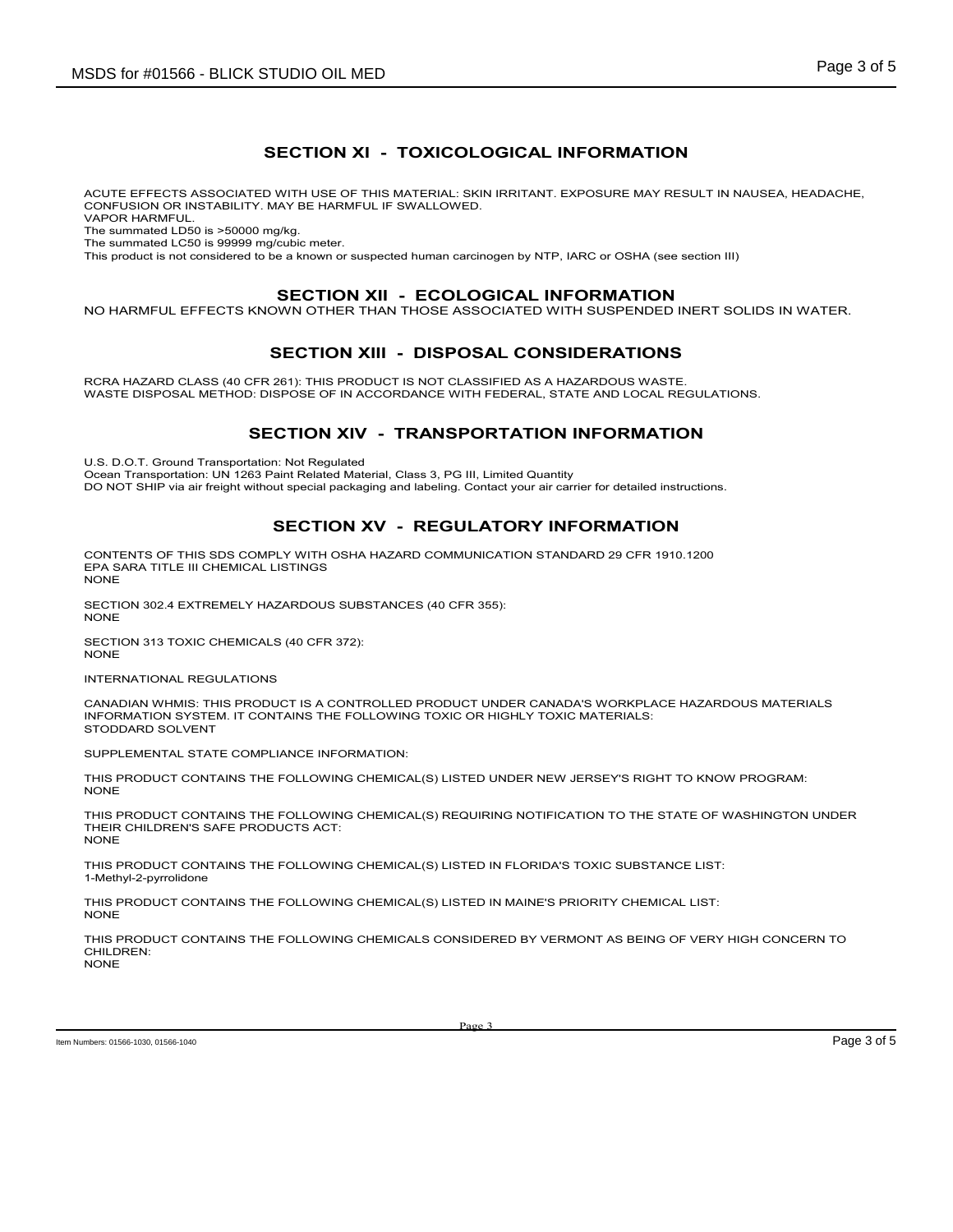THIS PRODUCT CONTAINS THE FOLLOWING CHEMICAL(S) LISTED IN MASSACHUSETTS HAZARDOUS SUBSTANCE LIST: 1-Methyl-2-pyrrolidone

THIS PRODUCT CONTAINS THE FOLLOWING CHEMICAL(S) LISTED ON MICHIGAN'S CRITICAL MATERIALS REGISTER: NONE

THIS PRODUCT CONTAINS THE FOLLOWING CHEMICAL(S) LISTED ON MINNESOTA'S HAZARDOUS SUBSTANCES LIST: N-methyl-2-Pyrrolidone

THIS PRODUCT CONTAINS THE FOLLOWING CHEMICAL(S) LISTED IN PENNSYLVANIA'S HAZARDOUS SUBSTANCES LIST: 2-Pyrrolidinone, 1-methyl- 2,beta-butoxy

 Under CPSC's consumer product regulations (16CFR1500.3 and 150014), this product has the following required acute and chronic hazard labeling:

#### WARNING:COMBUSTIBLE. MAY BE HARMFUL IF SWALLOWED. VAPOR HARMFUL. SKIN IRRITANT. Contains: PETROLEUM DISTILLATES

PRECAUTIONS:Wash hands immediately after use. When using wear impermeable protective gloves. Avoid ingestion. Do not store or use near heat or flame. Use only with adequate ventilation. KEEP OUT OF REACH OF CHILDREN. FIRST AID TREATMENT:If inhalation symptoms occur, move to fresh air. If symptoms persist, see a physician. If skin contact occurs, wash with soap and water for 5 minutes. If swallowed, get prompt medical attention.

This adult product is certified to comply with the Consumer Product Safety Act (CPSA), the Poison Prevention Packaging Act, the Federal Hazardous Substances Act, (FHSA) and its Labeling for Hazardous Art Materials Act (LHAMA).

# SECTION XVI - OTHER INFORMATION

Disclaimer: We believe the statements, technical information and recommendations contained herein are reliable, but they are given without warranty or guarantee of any kind. The information contained in this document applies to this specific material as supplied. It may not be valid for this material if it is used in combination with any other materials. It is the user's responsibility to satisfy oneself as to the suitability and completeness of this information for the user's own particular use.

#### LAST REVISION DATE: 10/30/2015

Prepared by Duke OEM Toxicology